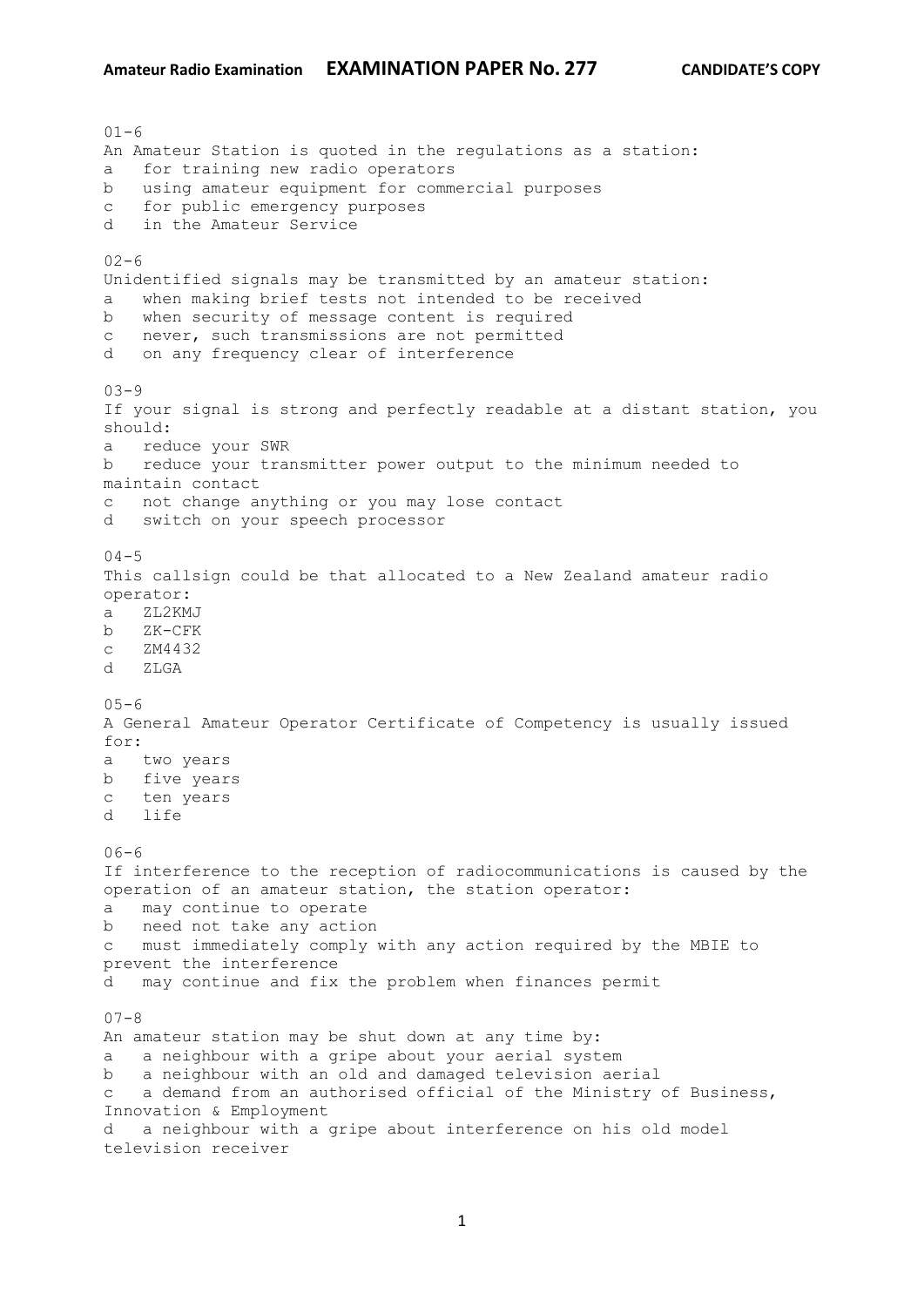$08 - 5$ In New Zealand, the "15 metre band" frequency limits are: a 21.00 to 21.45 MHz b 21.00 to 21.40 MHz c 21.00 to 21.35 MHz d 21.00 to 21.30 MHz  $09 - 1$ Amateur satellites may operate on these two bands: a 21.0 to 21.1 MHz and 146.0 to 148.0 MHz b 28.0 to 29.7 MHz and 144.0 to 146.0 MHz c 3.5 to 3.8 MHz and 7.0 to 7.1 MHz d 7.1 to 7.3 MHz and 10.1 to 10.15 MHz  $10-6$ This material is better for making permanent magnets: a copper b aluminium c steel d soft iron  $11 - 9$ The name for the flow of electrons in an electric circuit is: a voltage b current c resistance d capacitance  $12 - 0$ The unit of impedance is the: a farad b ampere c henry d ohm 13-4 The voltage to cause a current of 4.4 ampere to flow in a 50 ohm resistance is: a 2220 volt b 22.0 volt c 220 volt d 0.222 volt  $14 - 7$ The ohm is the unit of: a supply voltage b electrical resistance c electrical pressure d current flow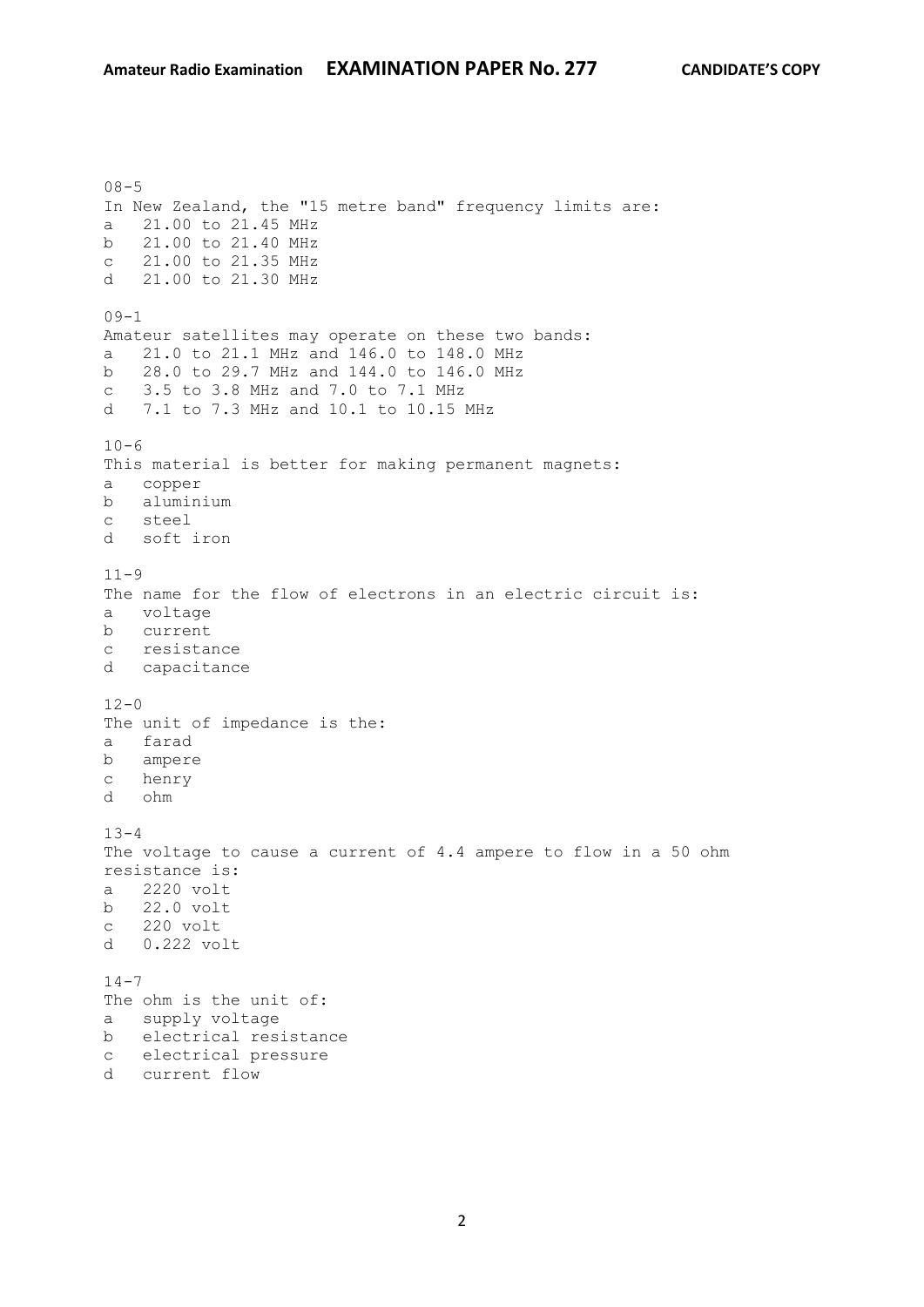15-1 Two resistors are connected in parallel and are connected across a 40 volt battery. If each resistor is 1000 ohms, the total battery current is: a 40 ampere b 80 milliampere c 40 milliampere d 80 ampere  $16 - 0$ A 6 ohm resistor is connected in parallel with a 30 ohm resistor. The total resistance of the combination is: a 8 ohm b 24 ohm c 35 ohm d 5 ohm  $17-9$ Three 500 ohm resistors are wired in series. Short-circuiting the centre resistor will change the value of the network from: a 500 ohm to 1000 ohm b 1500 ohm to 1000 ohm c 1000 ohm to 500 ohm d 1000 ohm to 1500 ohm  $18 - 4$ The current in a 100 kilohm resistor is 10 mA. The power dissipated is: a 1 watt b 100 watt c 10,000 watt d 10 watt  $19-2$ The power dissipation of a resistor carrying a current of 10 mA with 10 volt across it is: a 0.01 watt b 1 watt c 10 watt d 0.1 watt  $20 - 9$ A sinewave alternating current of 10 ampere peak has an rms value of: a 5 amp b 14.14 amp c 7.07 amp d 20 amp  $21 - 2$ A radio component in a circuit diagram is identified as a capacitor, if its value is measured in: a microfarads b microvolts c millihenrys d megohms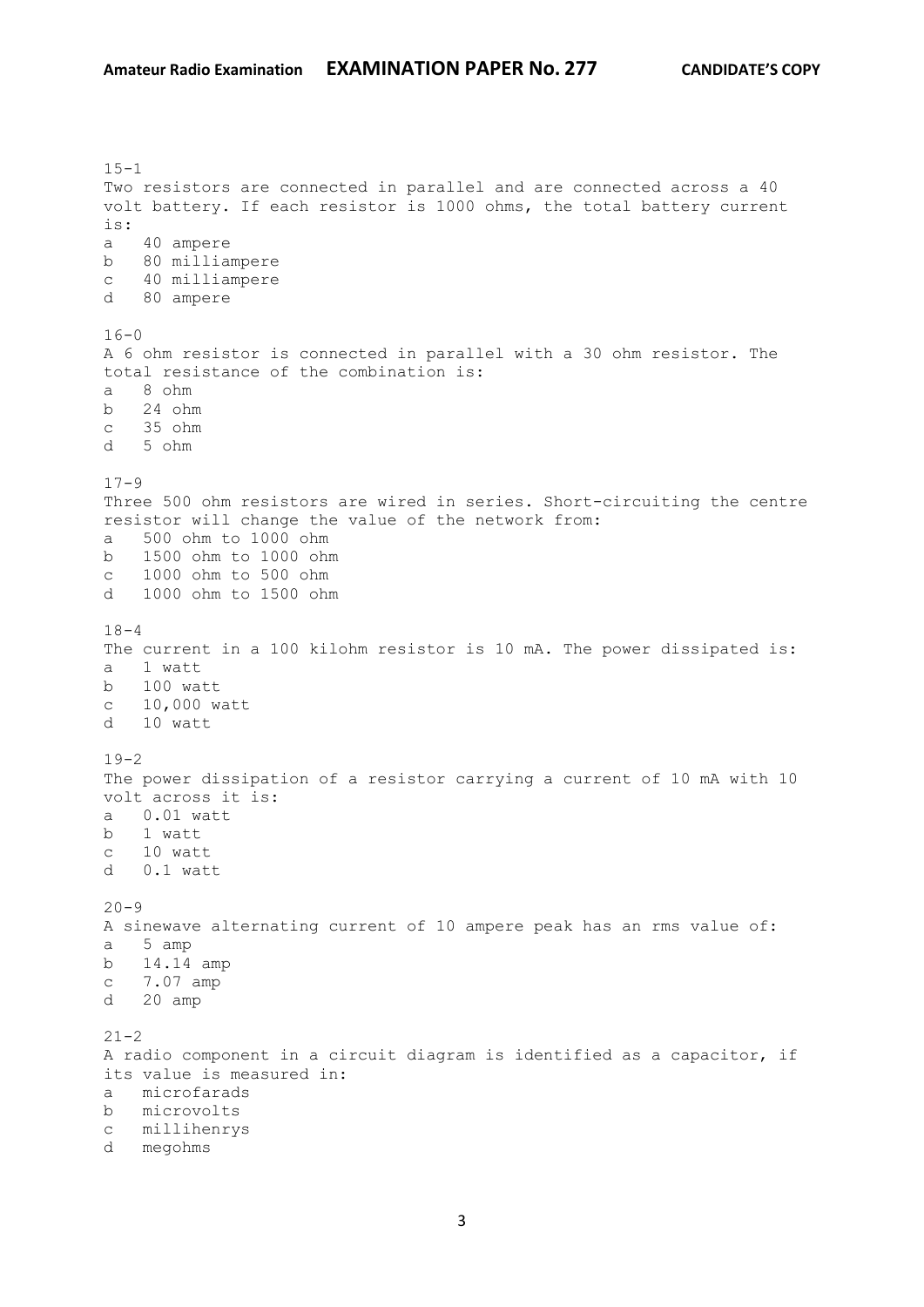$22 - 8$ An inductor and a capacitor form a resonant circuit. If the value of the inductor is decreased by a factor of four, the resonant frequency will: a increase by a factor of two b increase by a factor of four c decrease by a factor of two d decrease by a factor of four  $23 - 6$ The correct colour coding for the phase wire in a flexible mains lead is: a brown b blue c yellow and green d white  $24 - 0$ The basic semiconductor amplifying device is a: a transistor b PN-junction c diode d silicon gate  $25 - 8$ The two basic types of field effect transistors are: a NPN and PNP b n-channel and p-channel c germanium and silicon d inductive and capacitive  $26 - 5$ A feature common to thermionic valves and transistors is that both: a can amplify signals b have electrons drifting through a vacuum c convert electrical energy to radio waves d use heat to cause electron movement  $27 - 7$ A good ammeter should have: a a very high internal resistance b a resistance equal to that of all other components in the circuit c an infinite resistance d a very low internal resistance  $28 - 4$ An attenuator network comprises two 100 ohm resistors in series, with the input applied across both resistors and the output taken from across one of them. The attenuation of the network is: a 0.707 b 0.5 c 0.35 d 0.25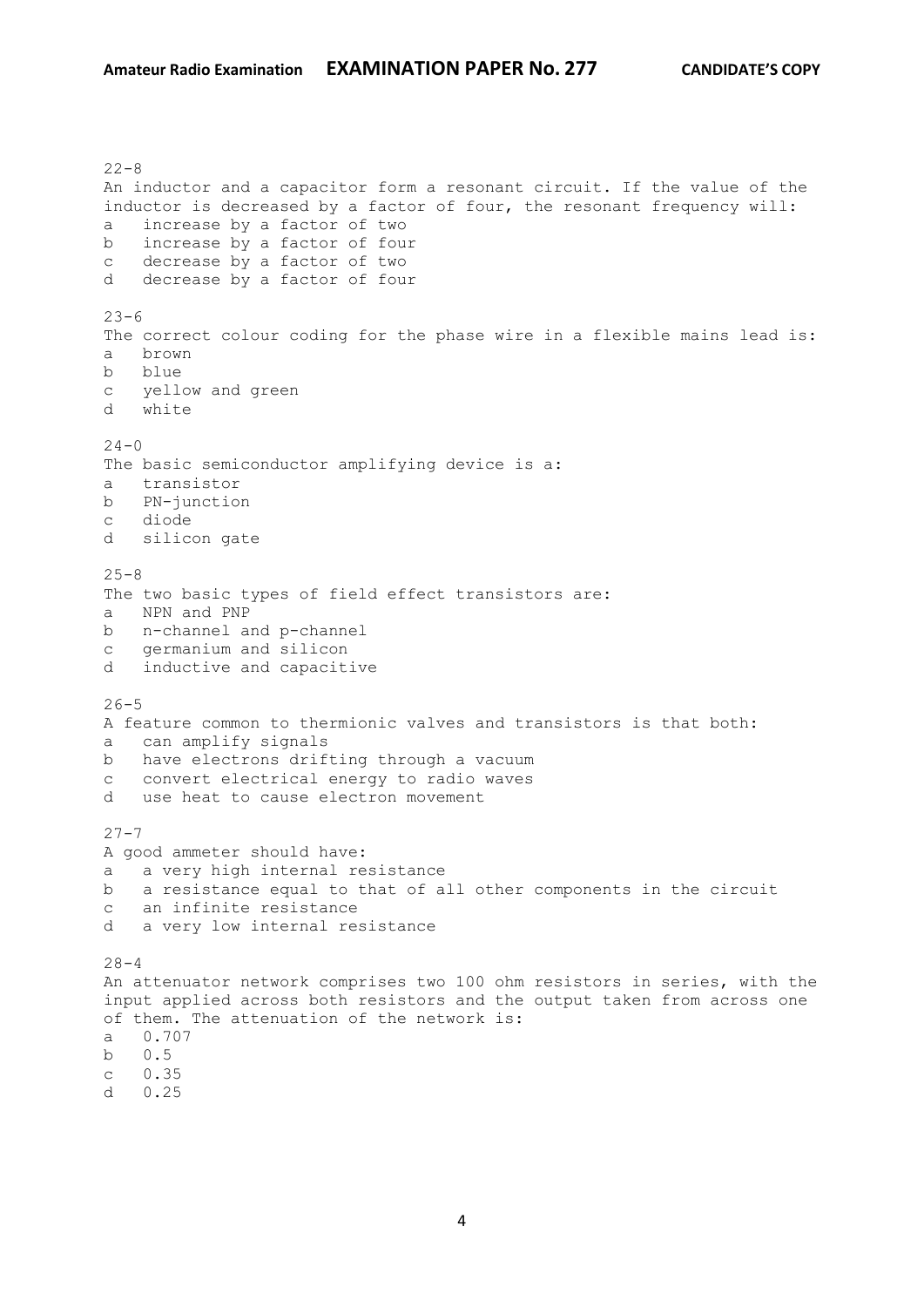$29 - 0$ In designing an HF station, you would use this to reduce the effects of harmonic radiation: a dummy load b antenna switch c SWR bridge d low pass filter  $30 - 5$ In a frequency modulation receiver, this is located between the filter and the limiter: a the high frequency oscillator b the intermediate frequency amplifier c the mixer d the radio frequency amplifier  $31 - 7$ In a single sideband and CW receiver, the output from this is connected to the product detector: a the mixer b the beat frequency oscillator c the radio frequency amplifier d the audio frequency amplifier  $32 - 8$ To receive Morse code signals, a BFO is employed in a superhet receiver to: a produce IF signals b beat with the local oscillator signal to produce sidebands c beat with the IF signal to produce an audio tone d produce an audio tone to beat with the IF signal 33-4 The stage in a superhet receiver with a tuneable input and fixed tuned output is the: a RF amplifier b IF amplifier c local oscillator d mixer stage  $34 - 0$ The tuning control of a superhet receiver changes the tuned frequency of the: a audio amplifier b IF amplifier c local oscillator d post-detector amplifier 35-8 It is very important that the oscillators contained in a superhet receiver are: a sensitive and selective b stable and sensitive c selective and spectrally pure d stable and spectrally pure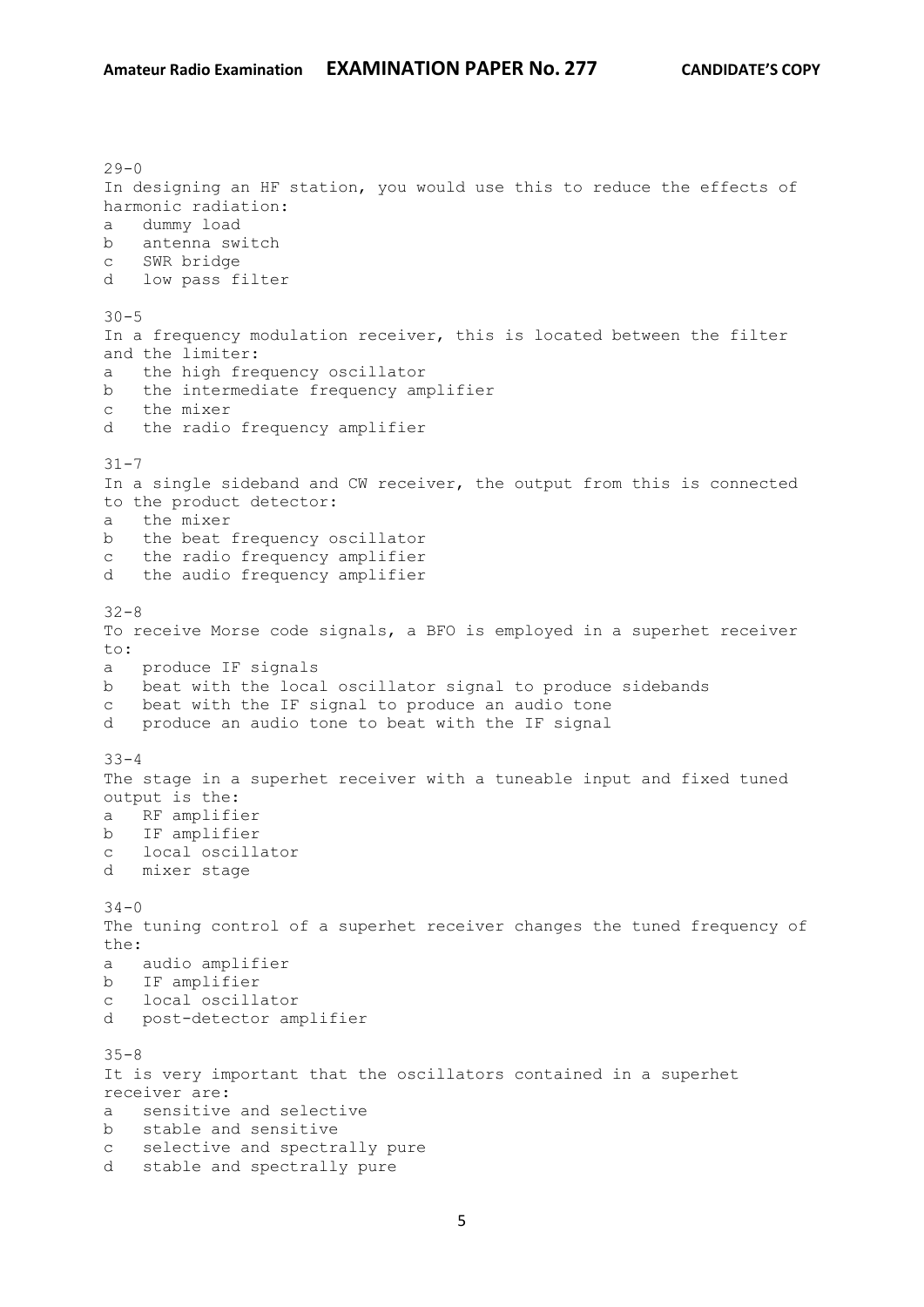6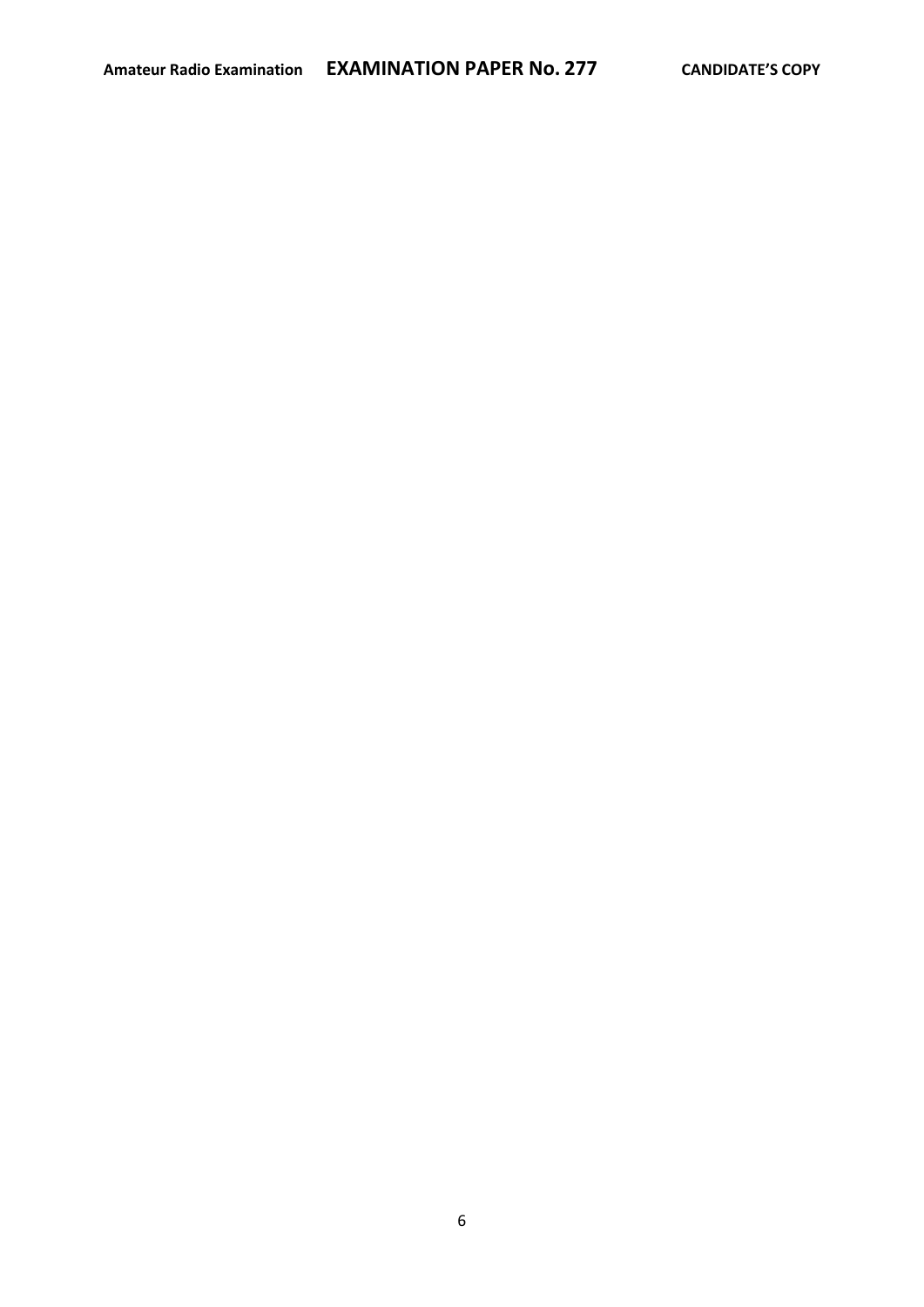$36 - 0$ The gain used in the RF amplifier stage of a receiver should be: a as much as possible, short of self-oscillation b determined by the amplification factor of the first IF stage c sufficient to allow weak signals to overcome noise generated in the first mixer stage d sufficient to keep weak signals below the noise of the first mixer stage  $37 - 2$ In a frequency modulation transmitter, this is located between the speech amplifier and the oscillator: a power amplifier b microphone c modulator d frequency multiplier 38-3 In a single sideband transmitter, the output of this is connected to a sideband-selecting filter: a balanced modulator b microphone c mixer d radio frequency oscillator 39-4 The purpose of a balanced modulator in a SSB transmitter is to: a make sure that the carrier and both sidebands are in phase b ensure that the percentage of modulation is kept constant c make sure that the carrier and both sidebands are 180 degrees out of phase d suppress the carrier while producing two sidebands  $40 - 1$ The third harmonic of 7 MHz is: a 10 MHz b 21 MHz c 14 MHz d 28 MHz  $41 - 3$ A spurious transmission from a transmitter is: a an unwanted emission that is harmonically related to the modulating audio frequency b an unwanted emission unrelated to the output signal frequency c generated at 50 Hz d the main part of the modulated carrier  $42 - 9$ Electrolytic capacitors are used in power supplies because: a they are tuned to operate at 50 Hz b they can be obtained in larger values than other types c they have very low losses compared to other types d they radiate less RF noise than other types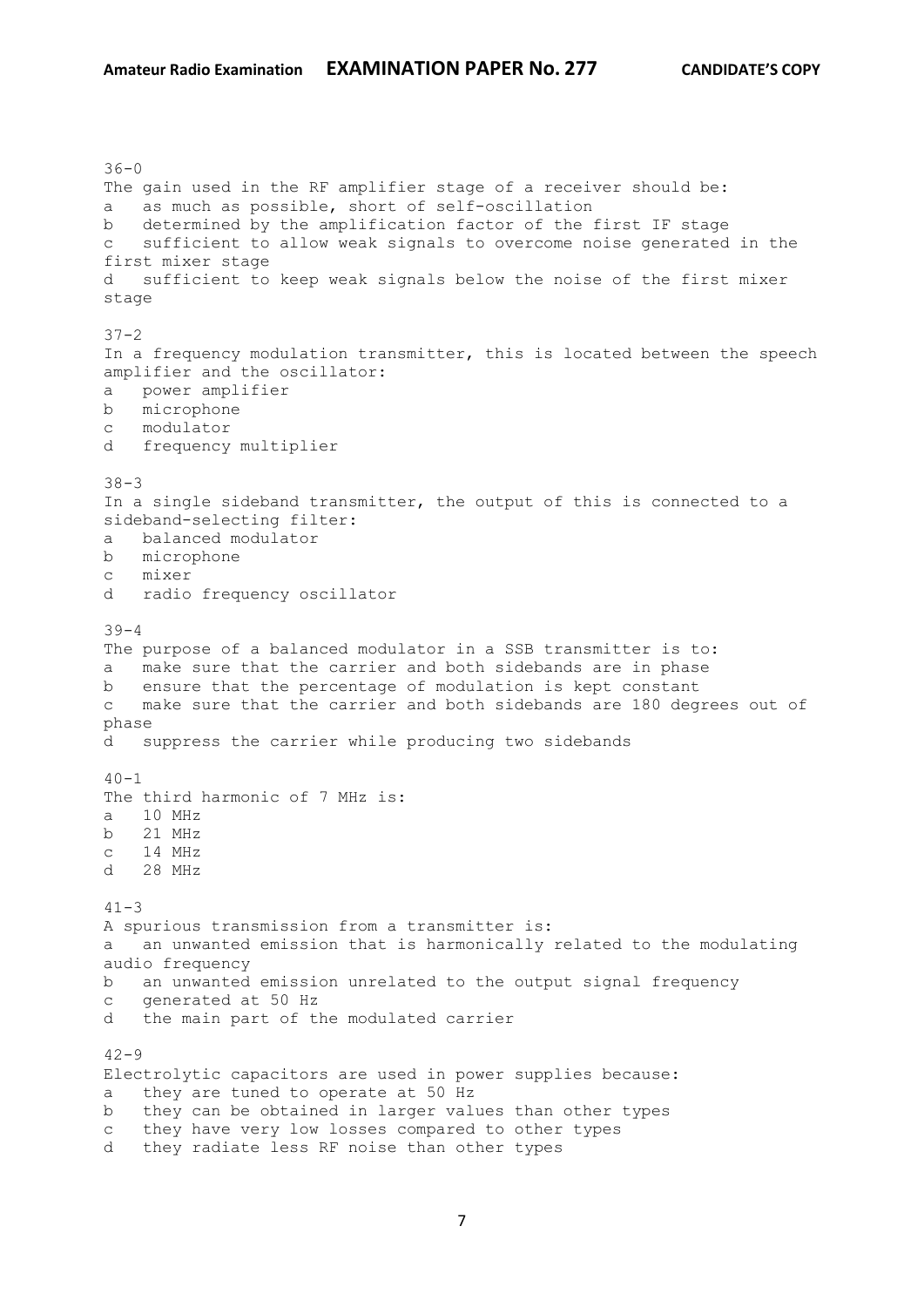$43 - 7$ In a regulated power supply, the "crowbar" is a: a means to lever up the output voltage b last-ditch protection against over-voltage resulting from failure of the regulator in the supply c convenient means to move such a heavy supply unit d circuit for testing mains fuses  $44 - 7$ When conversing via a VHF or UHF repeater, you should pause between overs for about: a 3 seconds b half a second c 30 seconds d several minutes  $45 - 8$ The "S meter" on a receiver: a indicates where the squelch control should be set b indicates the standing wave ratio c indicates the state of the battery voltage d indicates relative incoming signal strengths  $46 - 0$ A noise blanker on a receiver is most effective to reduce: a 50 Hz power supply hum b noise originating from the mixer stage of the receiver c ignition noise d noise originating from the RF stage of the receiver  $47 - 6$ The "O" signal "shall I decrease transmitter power?" is: a QRL? b QRZ? c QRN? d QRP?  $48 - 4$ The designed output impedance of the antenna socket of most modern transmitters is nominally: a 25 ohm b 75 ohm c 100 ohm d 50 ohm  $49-0$ Losses occurring on a transmission line between a transmitter and the antenna result in: a a SWR of 1:1 b reflections occurring in the line c less RF power being radiated d improved transfer of RF energy to the antenna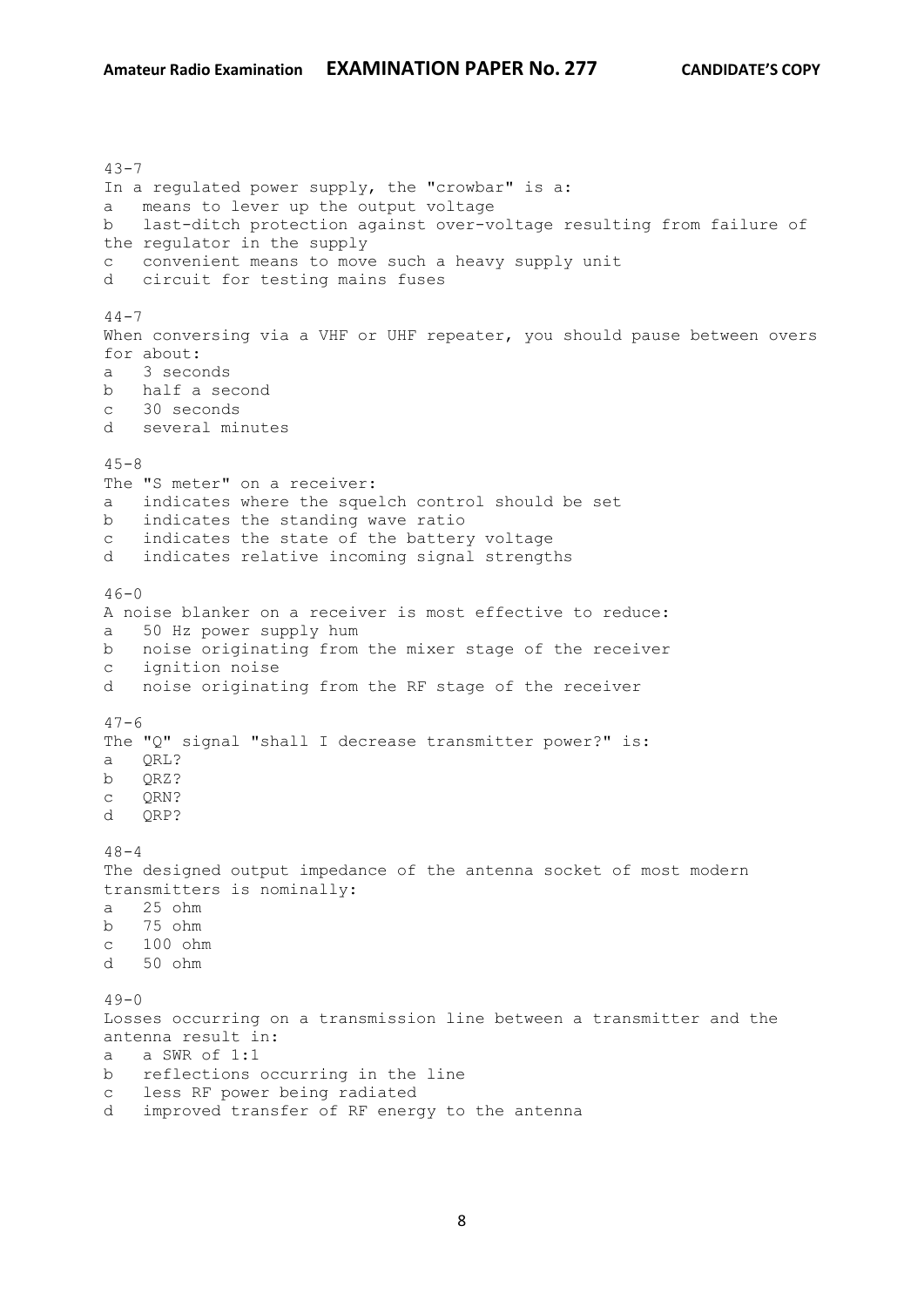$50 - 1$ The longest "active" element of a Yagi antenna is the: a reflector b boom c driven element d director(s)  $51 - 7$ The purpose of a balun in a transmitting antenna system is to: a match unbalanced and balanced transmission lines b balance harmonic radiation c reduce unbalanced standing waves d protect the antenna system from lightning strikes  $52 - 7$ The resonant frequency of a dipole antenna is mainly determined by: a its height above the ground b its length c the output power of the transmitter used d the length of the transmission line 53-5 The reflector and director(s) in a Yagi antenna are called: a oscillators b parasitic elements c tuning stubs d matching units  $54 - 5$ That portion of HF radiation which is directly affected by the surface of the earth is called: a ground wave b local field wave c inverted wave d ionospheric wave 55-8 VHF and UHF bands are frequently used for satellite communication because: a the Doppler frequency change caused by satellite motion is much less than at HF b satellites move too fast for HF waves to follow c waves at these frequencies travel to and from the satellite relatively unaffected by the ionosphere d the Doppler effect would cause HF waves to be shifted into the VHF and UHF bands 56-9 Regular changes in the ionosphere occur approximately every 11: a years b days c months d centuries